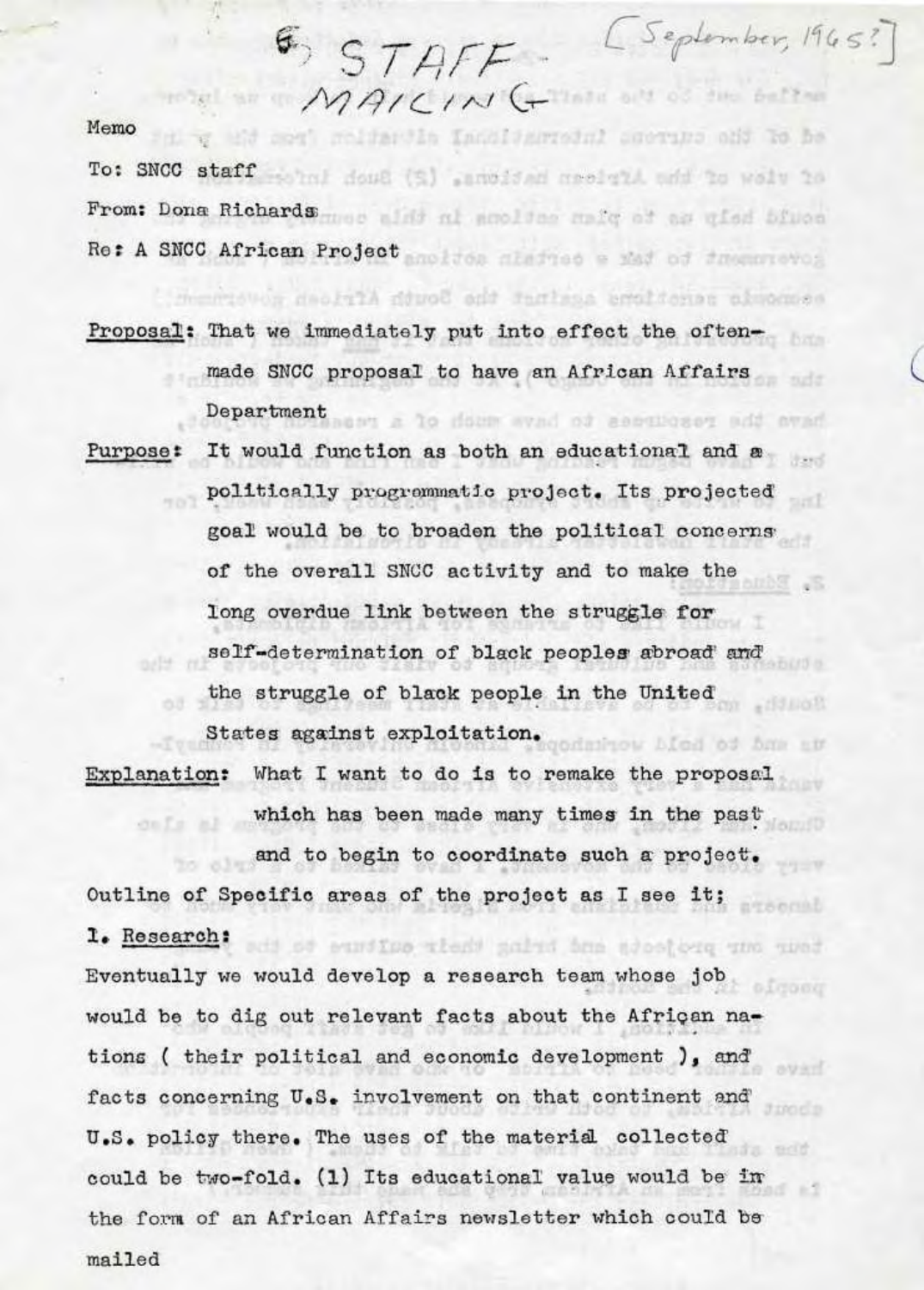mailed out to the staff and would help to keep us informed of the current international situation from the point of view of the African nations. (2) Such information could help us to plan actions in this country urging the government to tak e certain actions in Africa ( such as economic sanctions against the South African government) and protesting other actions that it has taken ( such as the action in the Congo ). At the beginning we wouldn't have the resources to have much of a research project. but I have begun reading what I can find and would be willing to write up short synopses, possibly each week, for the staff newsletter already in circulation.

terro ed h

triang to tale isnilly

## 2. Education:

I would like to arrange for African diplomats. students and cultural groups to visit our projects in the South, and to be available at staff meetings to talk to us and to hold workshops. Lincoln University in Pennsylvania has a very extensive African Student Program and Chuck Han ilton, who is very close to the program is also very close to the movement. I have talked to a trio of dancers and musicians from Nigeria who want very much to tour our projects and bring their culture to the young TO MAKES A TO OFFICE, ALVIE, MAY TILLINGENY people in the South.

In addition, I would like to get staff people who have either been to Africa or who have alot of information about Africa, to both write about their experiences for the staff and take time to talk to them. (Gwen Gillon is back from an African trip she made this summer.)

 $-x$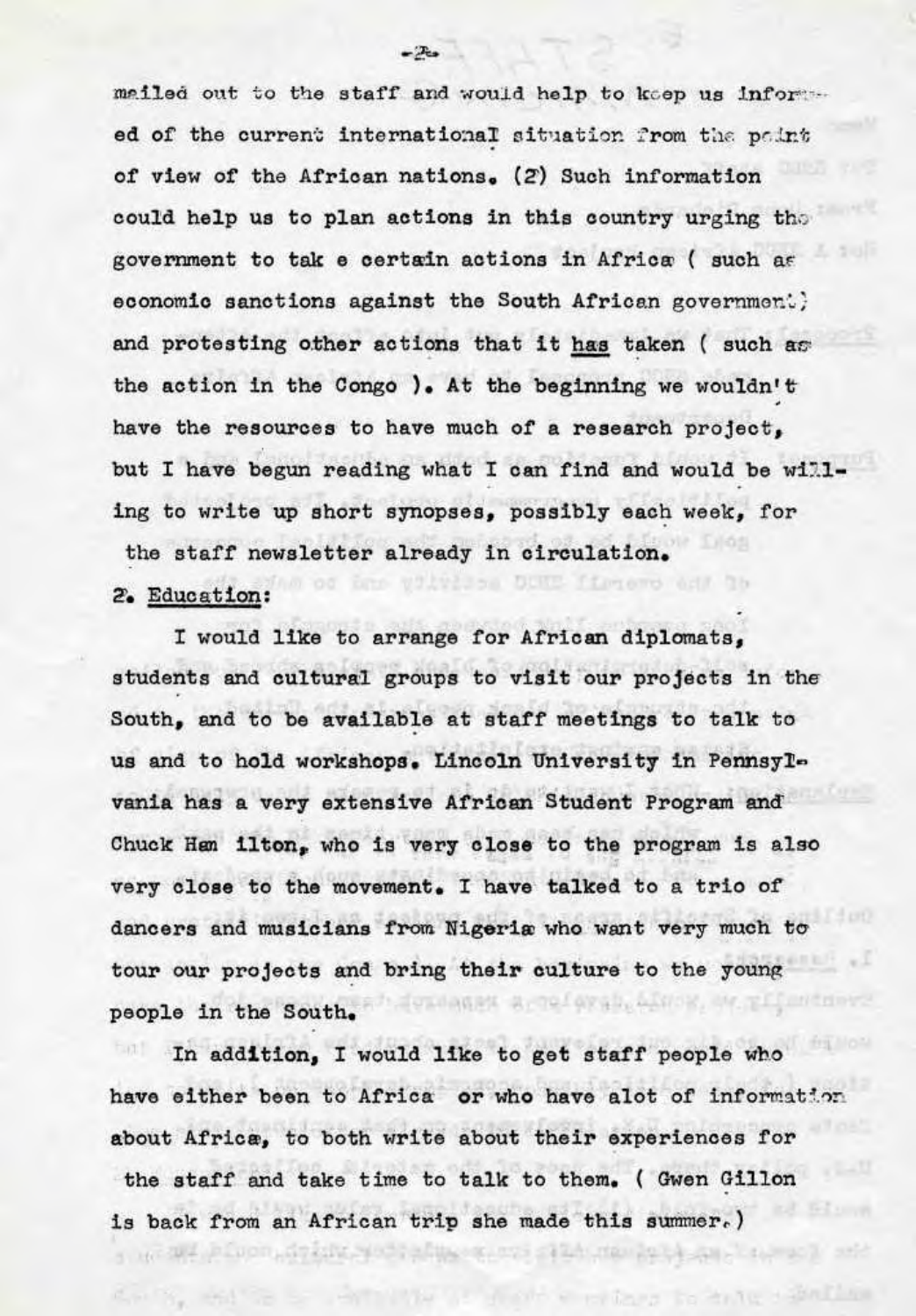## $3 - 201.1$

An important aspect of the program sould be to try and develop relations with either individual in African nations or with parts of the African governments themselves. Don Harris, John and Jim have probably already made substantial beginnings in this direction which simply need our interest to make them develop into something amasa di .lo bhang sé o' han thods grani of asailya permanent. befort .( membrank-outA on ) meetsed medical design -1 To sanidoro foot evad , fanancyon add al esodi to dec

A MODELLAND ALL AND THE SAN TO

to sapor odd al agustoria

**FIGGET** 

52mn

**SON DET** 

 $77.3$ 

Bain

ayiso

iciri

mrti vo

-2 -

noldadioleza uno The above is only a brief outline of what I think cong at the program could involve. I think that within this skeleetema bh ton there is lots of room for further possibilities. I menbyin adc dil need very much to hear from people who are interested in al of a men viimes 2 such a project, and to get their suggestions. The same of the such a series of the such a series of the suggestions. . Conforce twosaid contract has madeta eno i Finances: lumota odi hetavotali ode da svi iš muo temal .et

tun Jadi an Ilad ad marteud man al nonantol .noltanitidna

as busad ada na bos . booda bad crodussum und It seems to me that the funding of such a project can be done almost without cost to us, so that instead of d walancia viewing the project as extravagant at a time when we have STIOH BAS no funds, we can see it as an addition to our overall program without addition to our overall budget. Much of the program could be financed with tax exempt funds ハウル しっこり becaus e of its educational nature, also there are people who for a long time have been waiting for such bridges  $c_n$ . communication to be built between the African Freedom Movement and ours, and who have money to give for just that purpose. At any rate, I would be willing to draw up a proposal and to approach people for funds. As I see it, we would initially not need money at all. I could begin communicating with African embassies, Students, and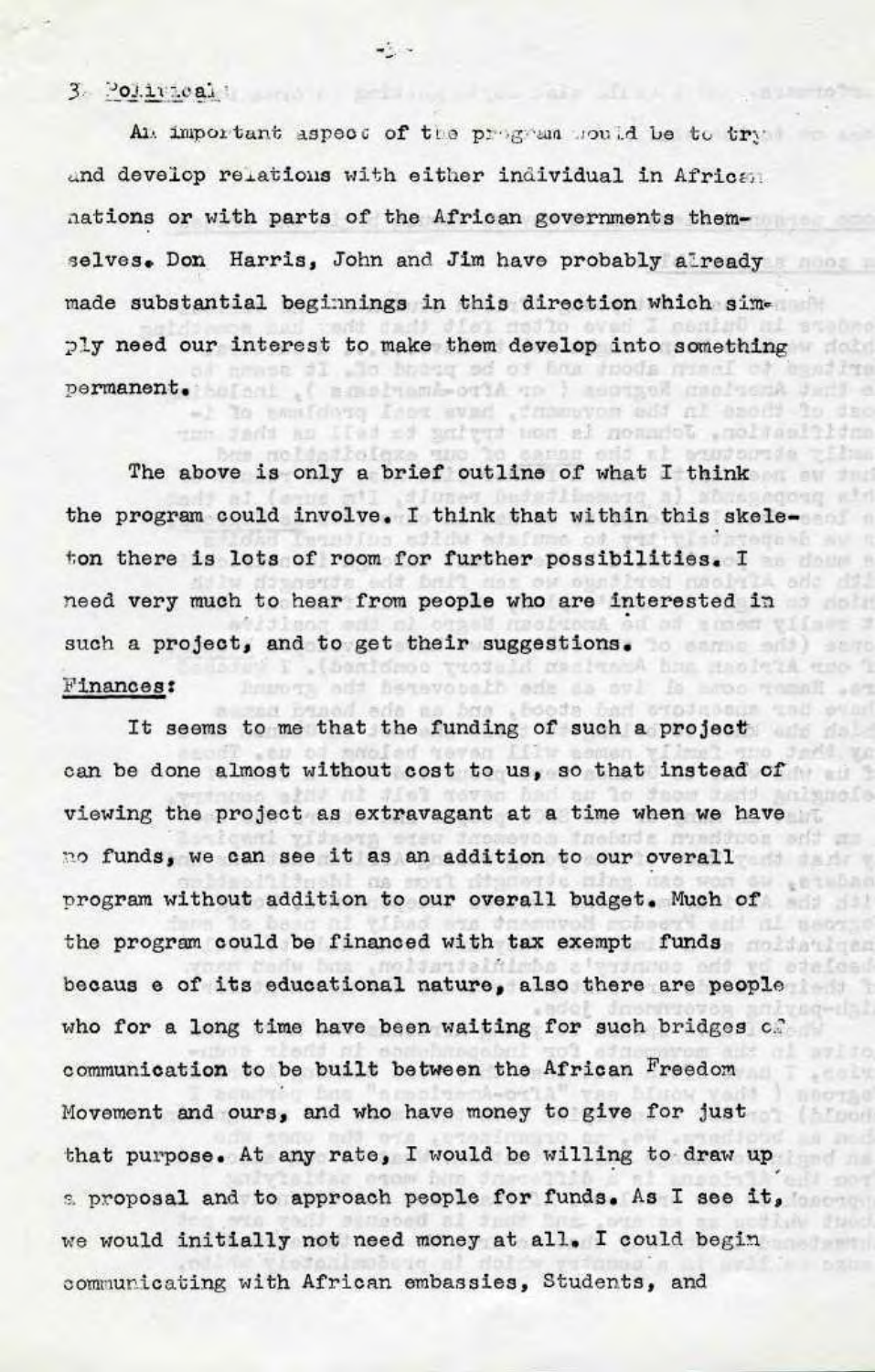performers. In I could slsc begin getting information to

I legislyicti macija dile quol

pass on to the  $\frac{3}{4}$ ;

## Some personal views as to why we should begin the project as soon as possible: when when the mean above the se

When I have met young African students and various leaders in Guinea I have often felt that they had something which we have been taught not to have...... a cultural heritage to learn about and to be proud of. It seems to me that American Negroes ( or Afro-Americans ), including most of those in the movement, have real problems of imost of those in the movement, have real problems of 1-<br>dentification. Johnson is now trying to tell us that our family structure is the cause of our exploitation and what we need is to have a 1'ather like his. The result of this propaganda (a premeditated result,  $I'm$  sure) is that we lose what little pride we had in ourselves as Negroes, as we desperately try to emulate white cultural habits as much as possible. I believe that through identification with the African heritage we can find the strength with which to fight Johnson's plan, and we can find out what<br>it really means to be American Negro in the positive sense (the sense of the culture we have developed because of our African and American history combined). I watched Mrs. Hamer come al iva as she discovered the ground where her ancestors had stood, and as she heard names which she knew to belong to those she met in Guinea in  $x$ way that our family names will never belong to us. Those of us who went to Guinea were proud and felt a kind of belonging that most of us had never felt in this country.<br>Just as many of the SNCC people and others who be-

g an the southern student movement were greatly inspired by what they knew of the young rising African nations and leaders, we now can gain strength from an identification with the African movement towards independence. Young Negroes in the Freedom Movement are badly in need of such inspiration at a time when they are being made to feel obsolete by the country's administration, and when many of their friends are content to leave the movement for

high-paying government jobs. When I have spoken to young Africans who have been active in the movements for independence in their countries, I have often felt that they were blaming American Negroes ( they would say "Afro-Americans" and perhaps I should) for not identifying with them more and recognizing them as brothers. We, as organizers, are the ones who can begin to change that situation. What we can also gain from the Africans is a different and more satisfying approach to our problems. Africans are not defensive about whites as we are, and that is because they are not<br>threatened in the way that we are. We are threatened because we live in a country which is predominately white.